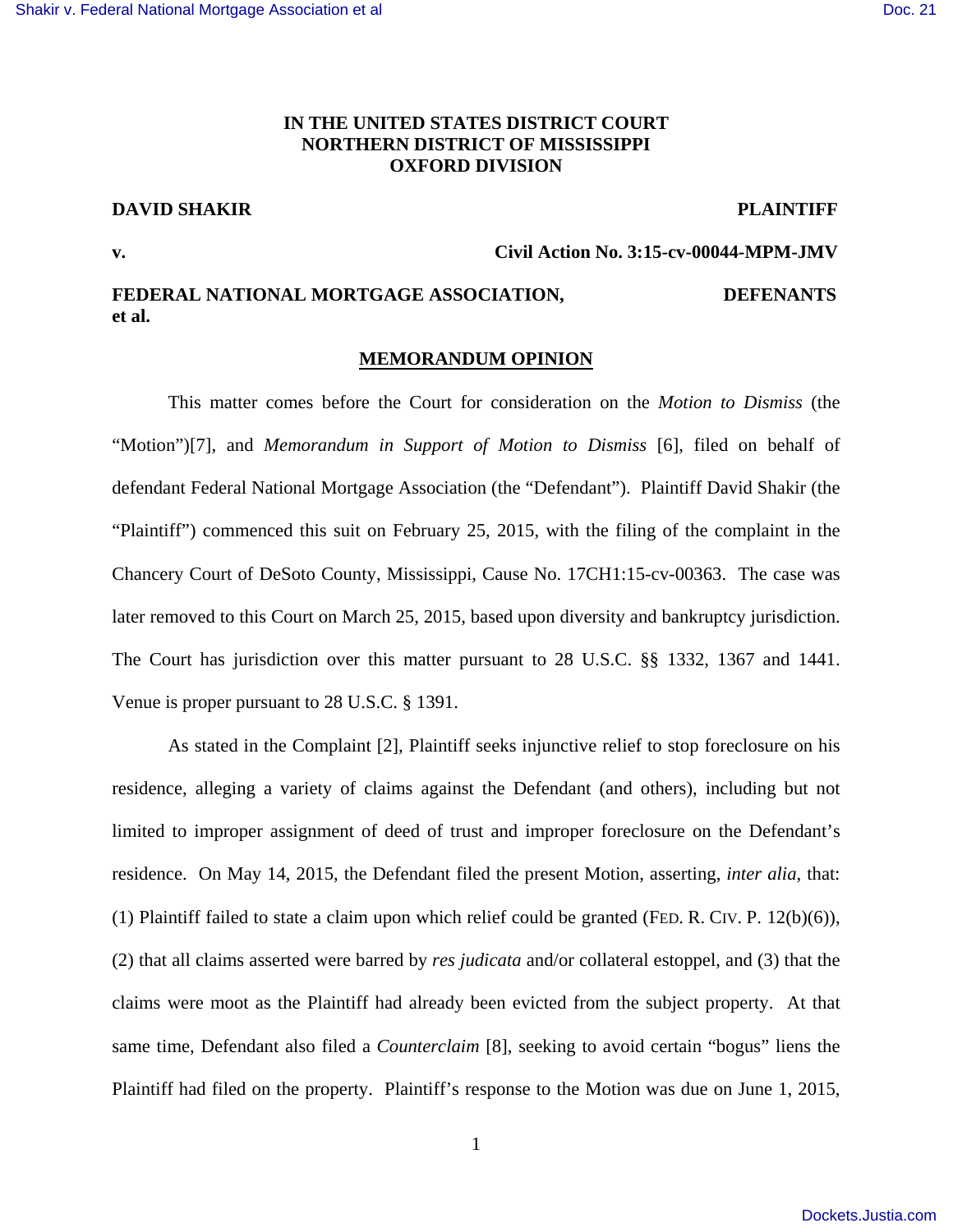though no response was timely filed. FED. R. CIV. P. 6(d); Uniform Local Rule 7(b). Instead, on June 16, 2015, the Plaintiff filed a *Motion for Continuance* [12], requesting an additional 20 days in which to file a response to the Motion. No reference was made to the Counterclaim, for which he had also missed the response deadline. Although no order has previously been entered, either granting or denying the Motion for Continuance, the extended deadline requested by the Plaintiff – June 20, 2015 – has long since come and gone. Now, well almost two months past the hypothetical deadline, there has still been no response filed by the Plaintiff. Upon review of the Motion, memorandum in support thereof, the Motion for Continuance, and relevant case law, the Court finds that no hearing on the matter is necessary. The Motion is due to be granted and the case dismissed.

## **I. FACTUAL BACKGROUND<sup>1</sup>**

In 2007, Plaintiff obtained a loan in the amount of \$296,000.00 from Chase Bank USA, N.A., for the purchase of a home in DeSoto County, Mississippi. As security for the note, Plaintiff executed a deed of trust in favor of Chase Bank USA, encumbering the property. On March 20, 2008, Chase Bank USA, N.A. assigned the deed of trust to Chase Home Finance, LLC ("Chase"). On April 24, 2008, Nationwide Trustee Services, Inc. ("Nationwide") was appointed substitute trustee for the deed of trust. $^{2}$ 

The Plaintiff ultimately defaulted on the loan, triggering foreclosure proceedings. In response, Plaintiff filed suit against Nationwide, attempting to halt the foreclosure and alleging that the trustee did not have legal right to foreclose on the property. *Shakir v. Nationwide Tr.* 

<u>.</u>

<sup>&</sup>lt;sup>1</sup> The summary of facts is compiled through undisputed facts admitted in the parties' filings in this case, and/or taken from the filings and Court's own records in the Plaintiff's related cases. *See ITT Rayonier Inc. v. U.S.*, 651 F.2d 343, 345 n. 2 (5th Cir. 1981) (holding that a court may take judicial notice of its own records or of those of inferior courts.).

 $2$  It has already been found in prior cases (discussed in length below) that each assignment of the deed of trust was properly recorded in the Chancery Clerk's office in DeSoto County, Mississippi. *See Shakir v. Nationwide Trustee Services, Inc.*, 2010 WL 1529224 at \*2-3 (N.D. Miss. Apr. 15, 2010).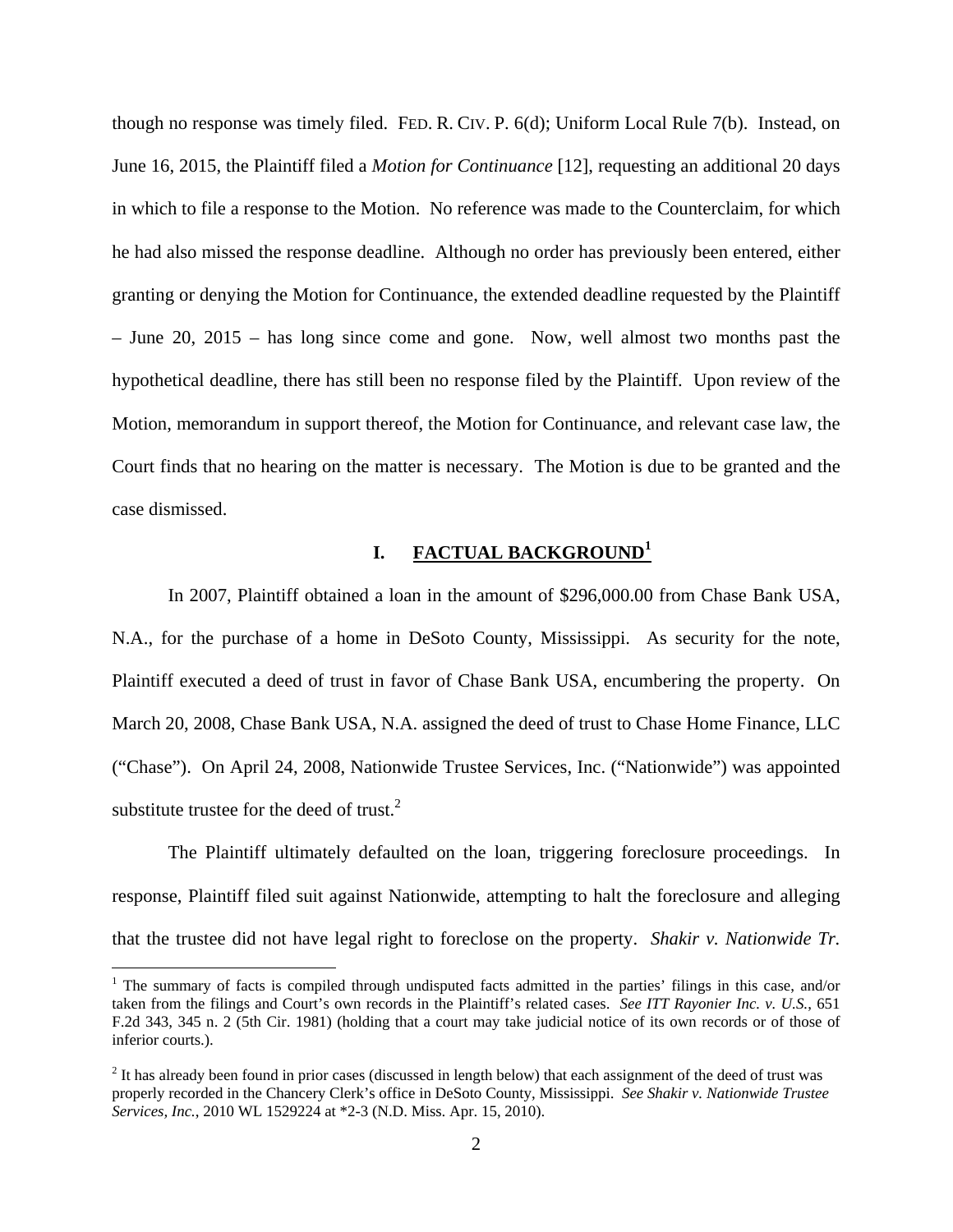*Servs., Inc*., No., 2010 WL 1529224 (N.D. Miss. Apr. 15, 2010). On April 15, 2010, the District Court entered summary judgment in favor of Nationwide, finding that it had "established that it has the legal right to foreclose upon the subject residence." *Id*.

Following entry of judgment in favor of Nationwide, the Plaintiff filed a second action on September 10, 2010, this time against Chase, alleging similar claims to those leveled against Nationwide. *Shakir v. Chase Home Fin., N.A.*, 2011 WL 4386303 (N.D. Miss. Sept. 20, 2011) *report and recommendation adopted*, 2011 WL 4383803 (N.D. Miss. Sept. 20, 2011). Ultimately, the Magistrate Judge recommended that Chase's Motion to Dismiss be granted and that the Complaint be dismissed with prejudice based upon *res judicata*. *Id*. at \*7. The District Court subsequently adopted the report and recommendation. *Shakir v. Chase Home Fin., N.A.*, 2011 WL 4383803, at \*1 (N.D. Miss. Sept. 20, 2011).

Around this same time, Chase initiated its own action against the Plaintiff<sup>3</sup> so as to prompt his surrender of the home. *See Chase Home Fin., LLC v. Shakir*, 2011 WL 7110732 (N.D. Miss. Sept. 9, 2011) *report and recommendation adopted*, 2012 WL 259931 (N.D. Miss. Jan. 27, 2012).In that case, the Magistrate Judge found that the Plaintiff had never made payments on the loan, did not pay homeowner's association assessments, and failed to participate in the litigation in good faith. *Id*. at \*1-2. The Magistrate Judge recommended that default be entered against the Plaintiff "for his failures/refusals to appear at court proceedings and his failures/refusals to abide by court rules and court orders in this case that were specifically directed at him, and that [Chase] be granted the relief requested in its Complaint." *Id*. at \*2. The report and recommendation was subsequently adopted by this Court. *Chase Home Fin., LLC v. Shakir*, 2012 WL 259931, at \*1 (N.D. Miss. Jan. 27, 2012).

<u>.</u>

 $3$  Although Mr. Shakir was the defendant in the 2011 lawsuit initiated by Chase, for purposes of continuity the Court will continue to use the predefined term of "Plaintiff" to refer to Mr. Shakir.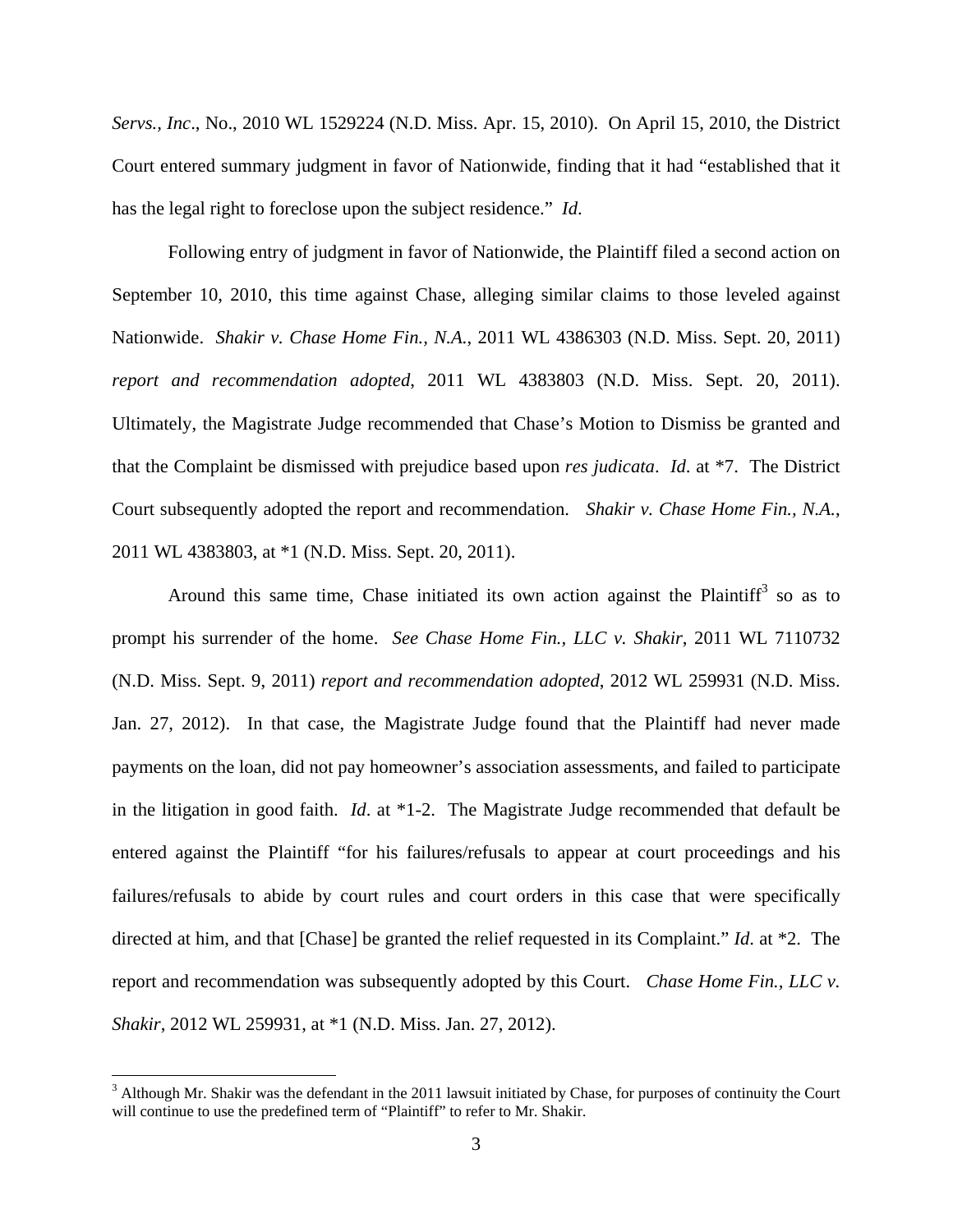On November 18, 2014, the property was foreclosed upon, with title being vested in the Defendant. On January 9, 2015, following the Plaintiff's failure to vacate the property, the Defendant commenced an unlawful entry and detainer action in the County Court of DeSoto County, Mississippi. Plaintiff then commenced this suit on February 25, 2015, in the Chancery Court of DeSoto County, Mississippi. The Chancery Court action was subsequently removed to this Court on March 25, 2015. On March 27, 2015, the County Court entered a judgment in favor of the Defendant, requiring Plaintiff to vacate the property by April 10, 2015. [6; Ex. H]. The Defendant has represented to the Court that the eviction has since taken place and that the Plaintiff has been removed from the property. [13].

#### **II. CONCLUSIONS OF LAW**

Through the Motion, the Defendant asserts several grounds for dismissal under  $12(b)(6)$ :

(1) that all claims asserted are barred by *res judicata* and/or collateral estoppel; and (2) that the claims are moot due to a state court judgment evicting him from the property. Resolution in favor of the Defendant on one ground would obviate the need for exploration of the other. Accordingly, in the interest of judicial economy, the Court will only address each basis insofar as is necessary for the resolution of the Motion.

Rule 8 of the Federal Rules of Civil Procedure provides in relevant part:

(a) Claim for Relief. A pleading that states a claim for relief must contain:

(1) a short and plain statement of the grounds for the court's jurisdiction, unless the court already has jurisdiction and the claim needs no new jurisdictional support; (2) a short and plain statement of the claim showing that the pleader is entitled to relief; and (3) a demand for the relief sought, which may include relief in the alternative or different types of relief.

FED. R. CIV. P. 8(a)(1)-(3).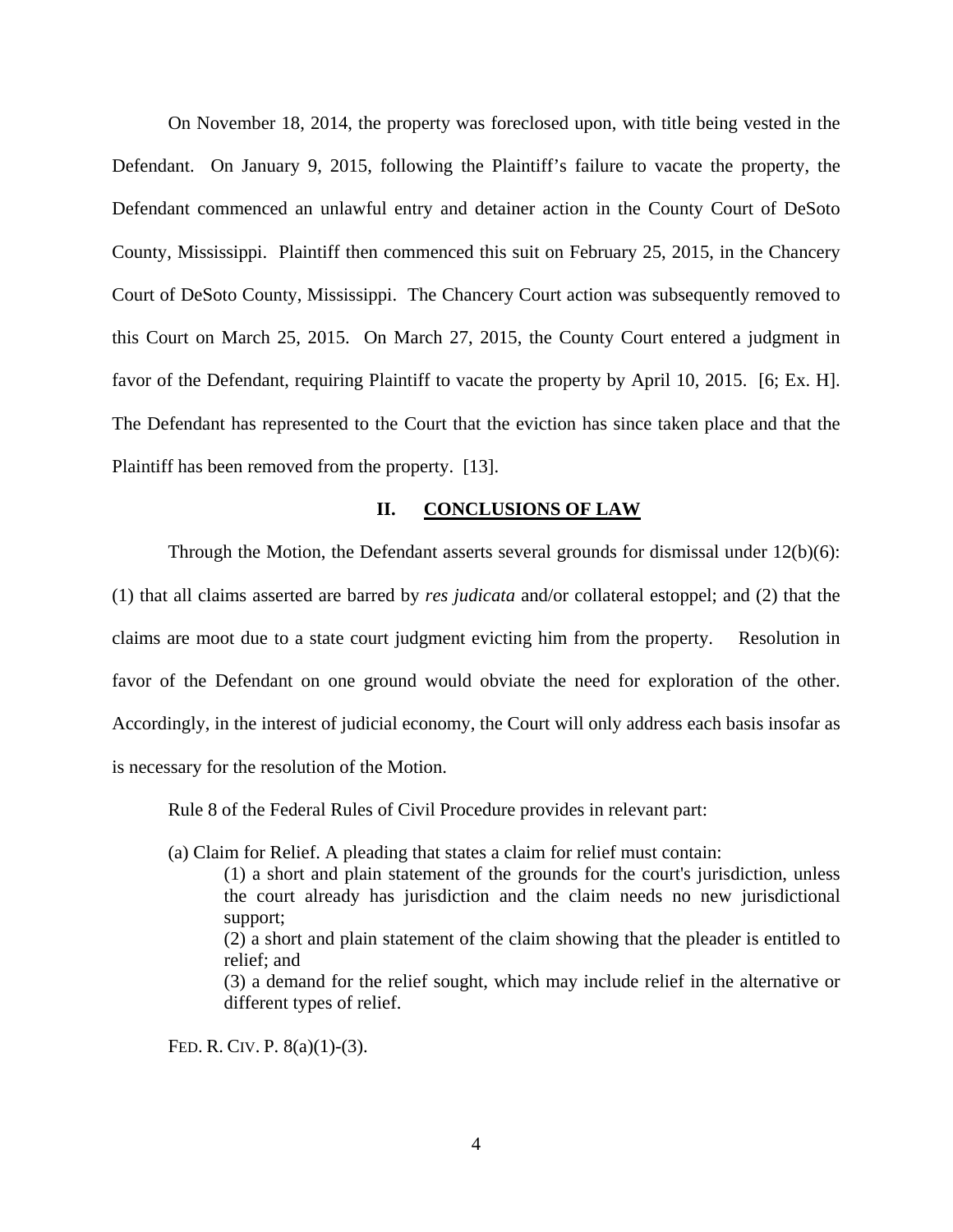Although subsection (a)(2) requires only "a short and plain statement of the claim showing that the pleader is entitled to relief," *Id.*, the rule has been interpreted to mean that a party must plead "enough facts to state a claim to relief that is plausible on its face." *Bell Atlantic Corp. v. Twombly*, 550 U.S. 544, 570, 127 S. Ct. 1955, 1974, 167 L. Ed. 2d 929 (2007). "[The] pleading standard Rule 8 announces does not require 'detailed factual allegations,' but it demands more than an unadorned, the-defendant-unlawfully-harmed-me accusation." *Ashcroft v. Iqbal*, 556 U.S. 662, 678, 129 S. Ct. 1937, 1949, 173 L. Ed. 2d 868 (2009).

In weighing the sufficiency of a Complaint for purposes of a 12(b)(6) motion, a court cannot look beyond the pleadings. *See Cinel v. Connick*, 15 F.3d 1338, 1341 (5th Cir. 1994). However, a court may properly consider matters of which it may take judicial notice, which necessarily includes matters of public record.<sup>4</sup> See Lovelace v. Software Spectrum Inc., 78 F.3d 1015, 1017-18 (5th Cir. 1996) (a court may consider matters of which it may take judicial notice); *Norris v. Hearst Trust,* 500 F.3d 454, 461 n. 9 (5th Cir. 2007) (holding that is it clearly proper to consider matters of public record in deciding a 12(b)(6) motion). A court must "accept all factual allegation in the complaint as true," *Tellabs, Inc. v. Makor Issues & Rights, Ltd.,* 551 U.S. 308, 322, 127 S. Ct. 2499, 2509, 168 L. Ed. 2d 179 (2007), though that directive is "inapplicable to legal conclusions." *Ashcroft v. Iqbal*, 556 U.S. at 678, 129 S. Ct. at 1949.

"To survive a motion to dismiss, a complaint must contain sufficient factual matter, accepted as true, to 'state a claim to relief that is plausible on its face.'" *Ashcroft*, 556 U.S. at 678, 129 S. Ct. at 1949 (quoting *Twombly*, 550 U.S. at 547, 127 S. Ct. at 1960). Of course, pro se pleadings are to be liberally construed, and "a *pro se* complaint, however inartfully pleaded, must be held to less stringent standards than formal pleadings drafted by lawyers." *Estelle v.* 

 $\overline{a}$ 

<sup>&</sup>lt;sup>4</sup> As an initial matter, pursuant to Federal Rule of Evidence 201, the Court takes judicial notice of the prior actions in this court pertaining to the Plaintiff, including all filings, attachments, reports and recommendations rendered by the Magistrate Judges, judgments and opinions.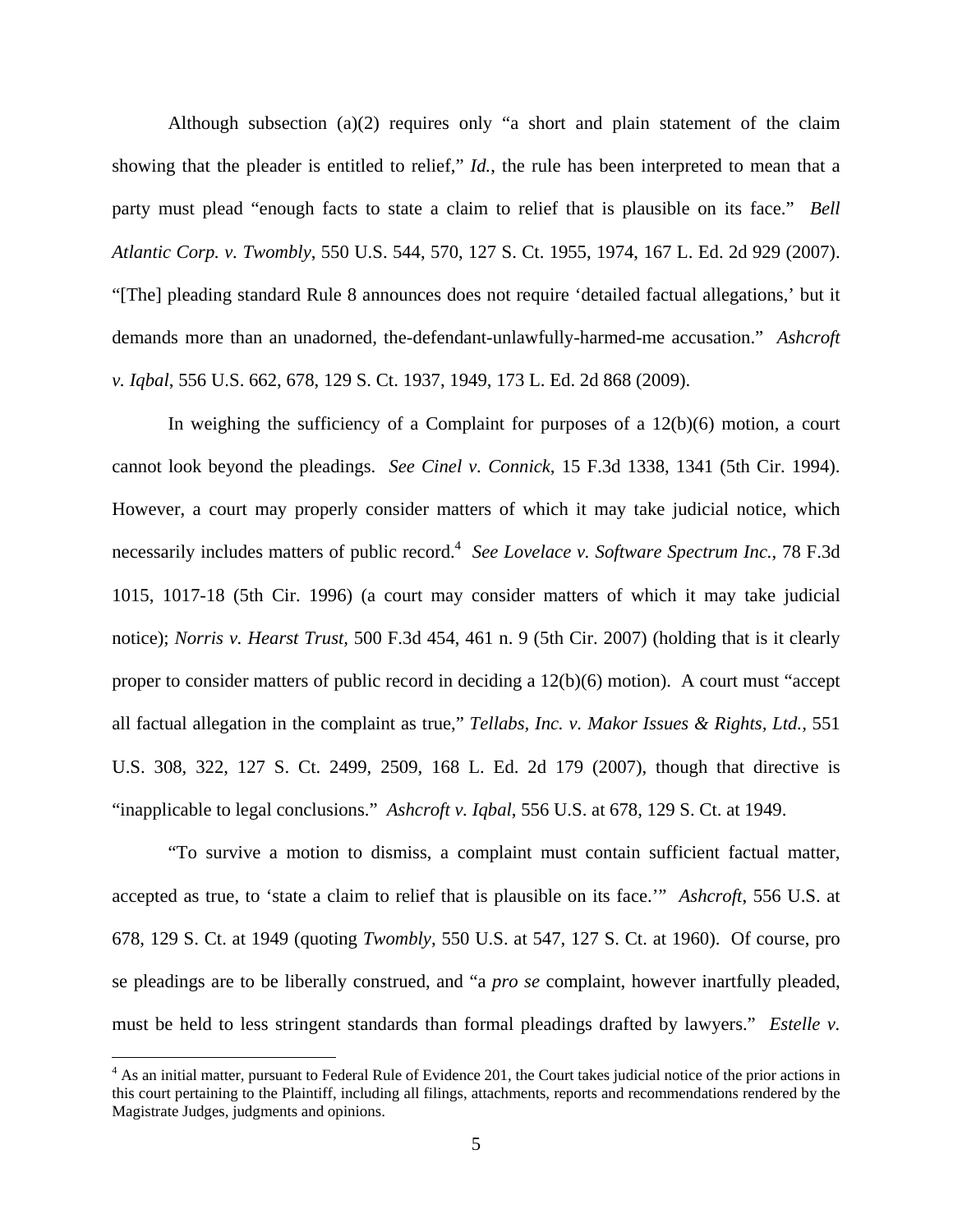*Gamble*, 429 U.S. 97, 106, 97 S. Ct. 285, 292, 50 L. Ed. 2d 251 (1976) (internal quotation marks omitted). However, even in reviewing the complaint in the most favorable light possible, the Court cannot ignore the obvious shortcomings of the pleadings. For the reasons set forth below, the Court finds that the Plaintiff has failed to carry the requirement that the pleadings contain sufficient factual matter to state a claim to relief that is plausible on its face.

## **A. Res Judicata**

"Res judicata ensures the finality of decisions. Under res judicata, 'a final judgment on the merits bars further claims by parties or their privies based on the same cause of action.'" *Brown v. Felsen*, 442 U.S. 127, 131, 99 S. Ct. 2205, 2209, 60 L. Ed. 2d 767 (1979) (quoting *Montana v. United States,* 440 U.S. 147, 153, 99 S.Ct. 970, 973, 59 L.Ed.2d 210 (1979)). "Res judicata thus encourages reliance on judicial decisions, bars vexatious litigation, and frees the courts to resolve other disputes." *Id*.

The Fifth Circuit Court of Appeals has generally held that a party cannot predicate a Rule 12(b)(6) motion on *res judicata* grounds; rather, it must be pleaded as an affirmative defense. *Test Masters Educ. Serv., Inc. v. Singh,* 428 F.3d 559, 571 (5th Cir.2005). However, the Fifth Circuit has also held that Rule 12(b)(6) may be the appropriate vehicle for *res judicata* arguments in certain circumstances – including, "when the elements of *res judicata* are apparent on the face of the pleadings." *Davis v. v. Biloxi Pub. Sch. Dist.*, 2011 WL 198124, at \*2 (S.D. Miss. Jan. 20, 2011) (citing *Kan. Reinsurance Co. v. Mktg. Corp. of Tex.,* 20 F.3d 1362, 1366 (5th Cir. 1994); *Lexxus Int'l, Inc. v. Loghry,* 512 F. Supp. 2d 647, 668–69 (N.D. Tex. 2007)).

"Federal law determines the res judicata effect of a prior federal court judgment." *Meza v. Gen. Battery Corp.*, 908 F.2d 1262, 1265 (5th Cir. 1990). The federal res judicata standard establishes four requirements: (1) the parties must be identical in both suits; (2) the prior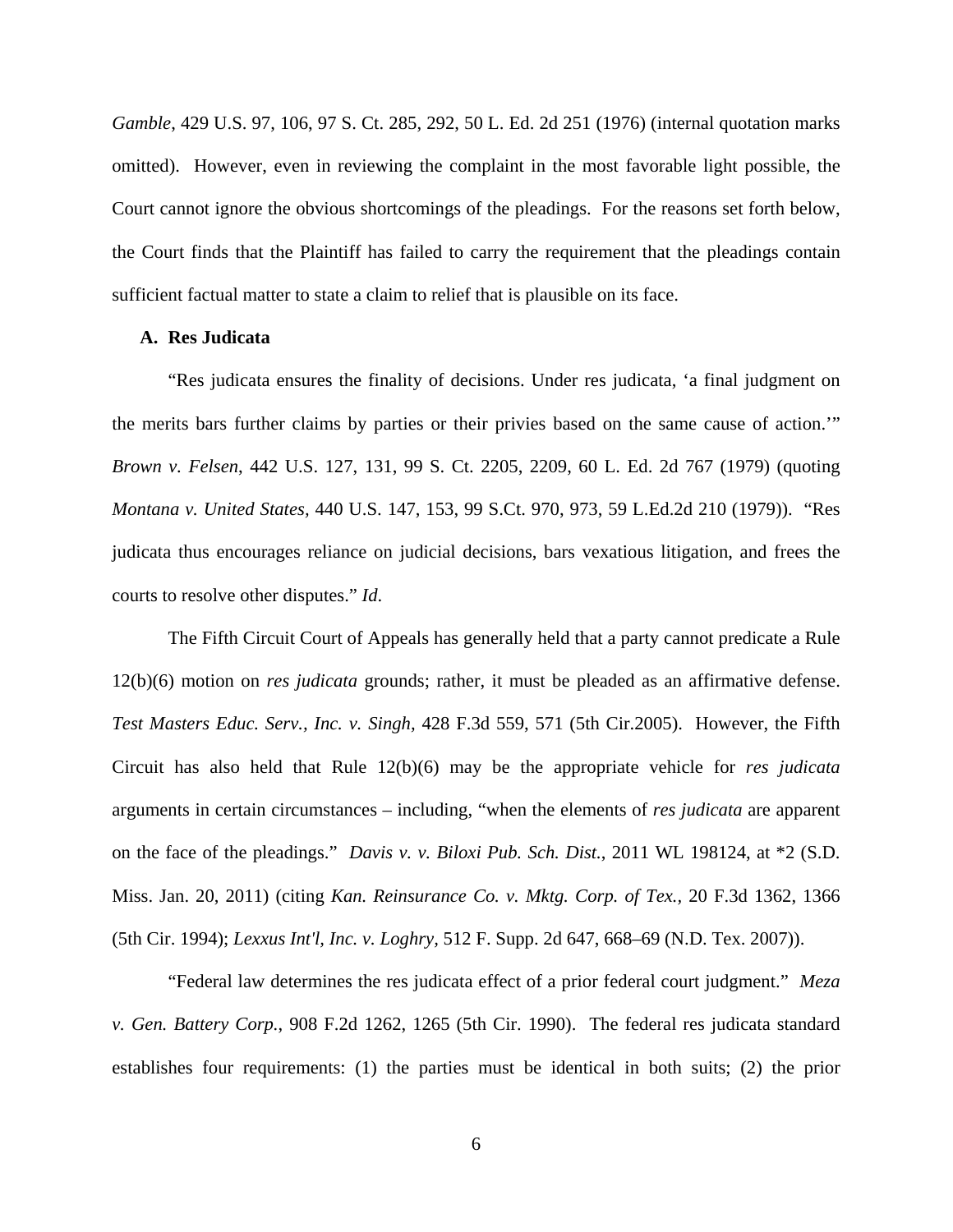judgment must have been rendered by a court of competent jurisdiction; (3) there must be a final judgment on the merits; and (4) the same cause of action must be involved in both cases. *Petro-Hunt, L.L.C. v. United States,* 365 F.3d 385, 395 (5th Cir. 2004). The elements are written in the conjunctive; therefore each must be met for a res judicata argument to succeed.

## **1. Identical Parties**

As the basis for its res judicata argument, the Defendant relies on the prior litigation between the Plaintiff and, respectively, Chase and Nationwide. Generally speaking, to hold a party liable to a judgment or proceeding to which they were not a party contravenes notions of fairness and the "historic tradition that everyone should have his own day in court." *Martin v. Wilks*, 490 U.S. 755,762, 109 S. Ct. 2180, 2184, 104 L. Ed. 2d 835 (1989)(internal cites omitted). However, an exception exists where it can be said that there is privity between the parties. *See Meza*, 908 F.2d at 1266. For res judicata purposes, the Fifth Circuit has held that privity exists in "three, narrowly defined circumstances: (1) where the non-party is the successor in interest to a party's interest in property; (2) where the non-party controlled the prior litigation; and (3) where the non-party's interests were adequately represented by a party to the original suit." *Id*.

In the case at hand, due to the valid transfers of rights, the Defendant is a successor in interest to the prior parties. *See Maxwell v. U.S. Bank Nat. Ass'n*, 544 Fed.Appx. 470, 472 (5th Cir. 2013) (holding that the legal relationship between an assignor and assignee can justify preclusion). Further, a review of the procedural history of those cases shows that the predecessors were actively involved in the litigation, and adequately represented the interest of the Defendant. Although there may normally be some difficulty in "determining when a party's and a nonparty's interests are 'close enough' for res judicata to apply," *Id.* at 1273, such is not the case here. The interests in question in prior litigation – primarily the foreclosure rights under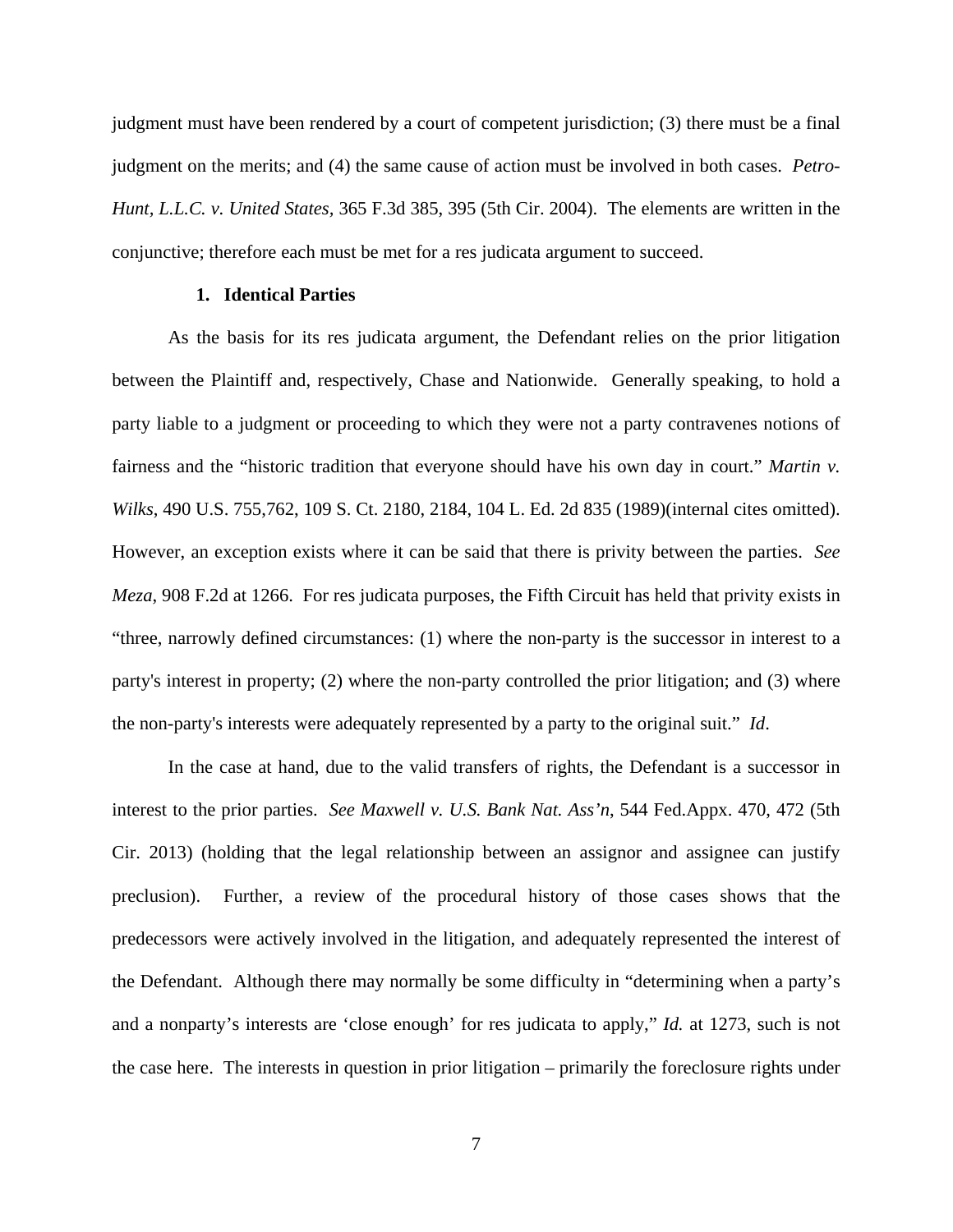the deed of trust – are the same interests in question in the present case. As such, the requirement that there be identical parties is satisfied.

#### **2. Competent Jurisdiction of Court**

The District Court had competent jurisdiction over the prior litigation. Litigation between the Plaintiff and Nationwide initially began in Circuit Court for DeSoto County, Mississippi. *See Shakir v. Nationwide Tr. Servs., Inc.*, 2010 WL 1529224, at \*1 (N.D. Miss. Apr. 15, 2010). However, because the Plaintiff posited claims under the Fair Debt Collection Practices Act ("FDCPA"), the suit was appropriately transferred to federal court based upon federal question jurisdiction. 28 U.S.C. § 1331. The Plaintiff did not challenge removal to federal court, and judgment was subsequently entered by U.S. District Judge Allen Pepper of the U.S. District Court for the Northern District of Mississippi. *Shakir v. Nationwide Tr. Servs., Inc.*, 2010 WL 1529224, at \*1 (N.D. Miss. Apr. 15, 2010).

The second case was initiated by the Plaintiff, against Chase, in federal District Court. *Shakir v. Chase Home Finance, N.A.*, 2011 WL 4386303 at \*1 (N.D. Miss. Aug. 29, 2011). Plaintiff asserted claims under several federal statutes, including the Deceptive Practices Act, the Truth in Lending Act, the Homeownership and Equity Protection Act, and the Real Estate Settlement Procedures Act. Federal jurisdiction was therefore appropriate, and judgment was entered by U.S. District Judge Neal B. Biggers, Jr., of the U.S. District Court for the Northern District of Mississippi. *Shakir v. Chase Home Finance, N.A.*, 2011 WL 4383803 at \*1 (N.D. Miss. Sep. 20, 2011).

 The third case – an action for judicial foreclosure – was also commenced in federal court, this time based on diversity jurisdiction.<sup>5</sup> Judgment was subsequently entered by the

 $\overline{a}$ 

<sup>&</sup>lt;sup>5</sup> Plaintiff is a Mississippi resident; Defendant is incorporated in the state of Delaware.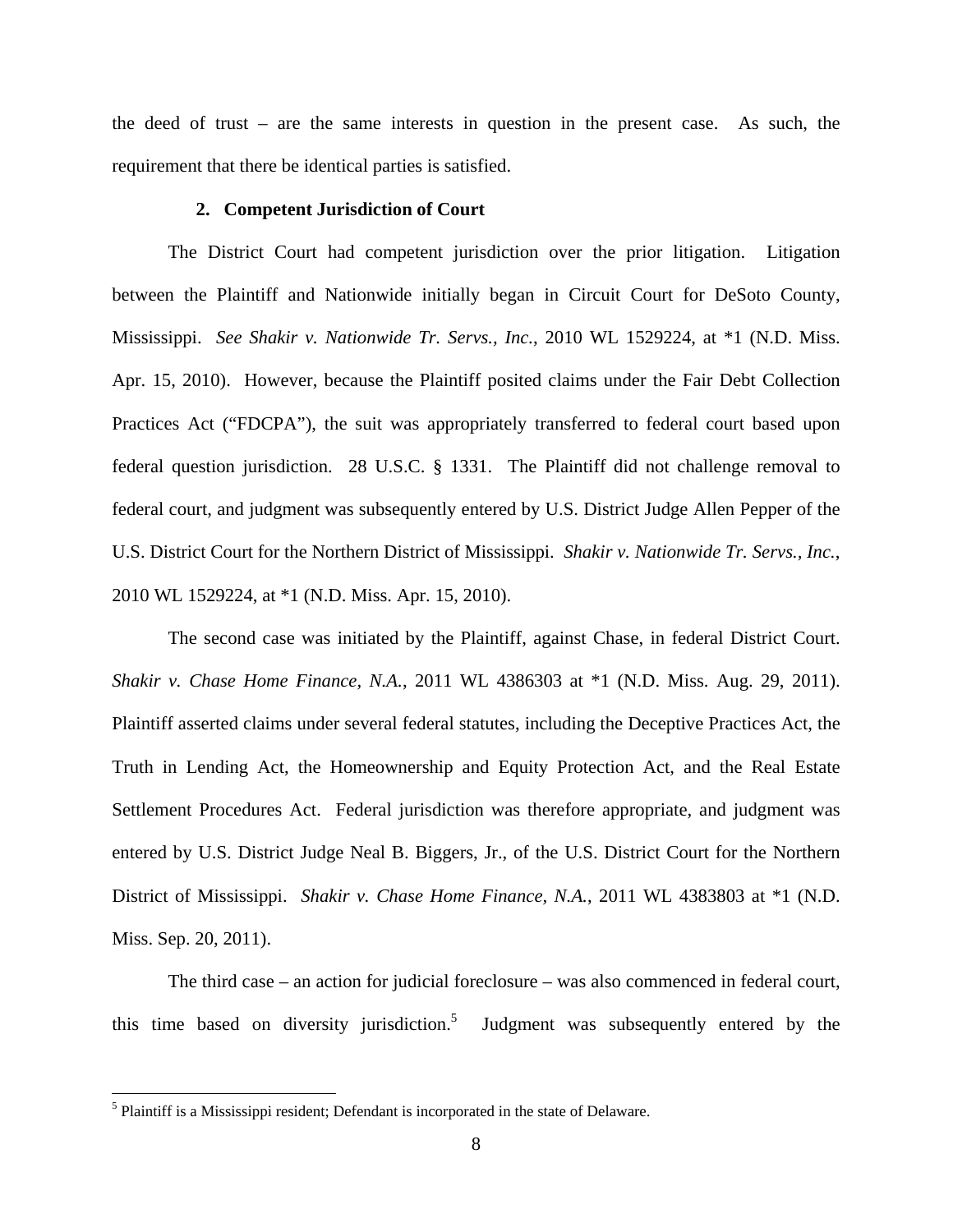undersigned on January 27, 2012. *Chase Home Finance, LLC v. Shakir*, 2012 WL 259931 at \*1 (N.D. Miss. Jan. 27, 2012).

 In summation, the courts entering judgment in the prior three actions were all of competent jurisdiction pursuant to 28 U.S.C. §§ 1331 & 1332.

#### **3. Final Judgment on Merits**

There is no question that the judgments entered in the prior cases were final judgments. "In the ordinary course a 'final decision' is one that ends the litigation on the merits and leaves nothing for the court to do but execute the judgment." *Ray Haluch Gravel Co. v. Cent. Pension Fund of Int'l Union of Operating Engineers & Participating Employers*, 134 S. Ct. 773, 779, 187 L. Ed. 2d 669 (2014). No appeals were taken from either the first or second case, and the judgments subsequently became final after the deadline for appeals had run. FED. R. APP. P. 4. The Plaintiff attempted to appeal the judgment rendered in *Chase Home Finance, LLC v. Shakir*, but the appeal was ultimately dismissed. That judgment is now also final.

For purposes of res judicata, however, it is not enough for the prior judgments to have been final – they must also have been rendered on the merits. Generally, "a judgment is on the merits if it completely disposes of the underlying cause of action, ... or determines that the plaintiff has no cause of action." *Moore v. Prine*, 2006 WL 2524216, at \*2 (S.D. Miss. Aug. 30, 2006) *aff'd sub nom. Moore v. Jones Cnty. Sch. Dist.*, 239 F. App'x 913 (5th Cir. 2007).

The first suit between Plaintiff and Nationwide resulted in judgment being entered in favor of Nationwide, granting its motion for summary judgment, and dismissing Plaintiff's claims with prejudice. "Under *res judicata,* a summary judgment is an adjudication on the merits." *Peregoy v. Amoco Prod. Co., a Div. of Standard Oil of Indiana*, 742 F. Supp. 372, 376 (E.D. Tex. 1990) *aff'd sub nom. Peregoy v. Amoco Prod. Co.*, 929 F.2d 196 (5th Cir. 1991).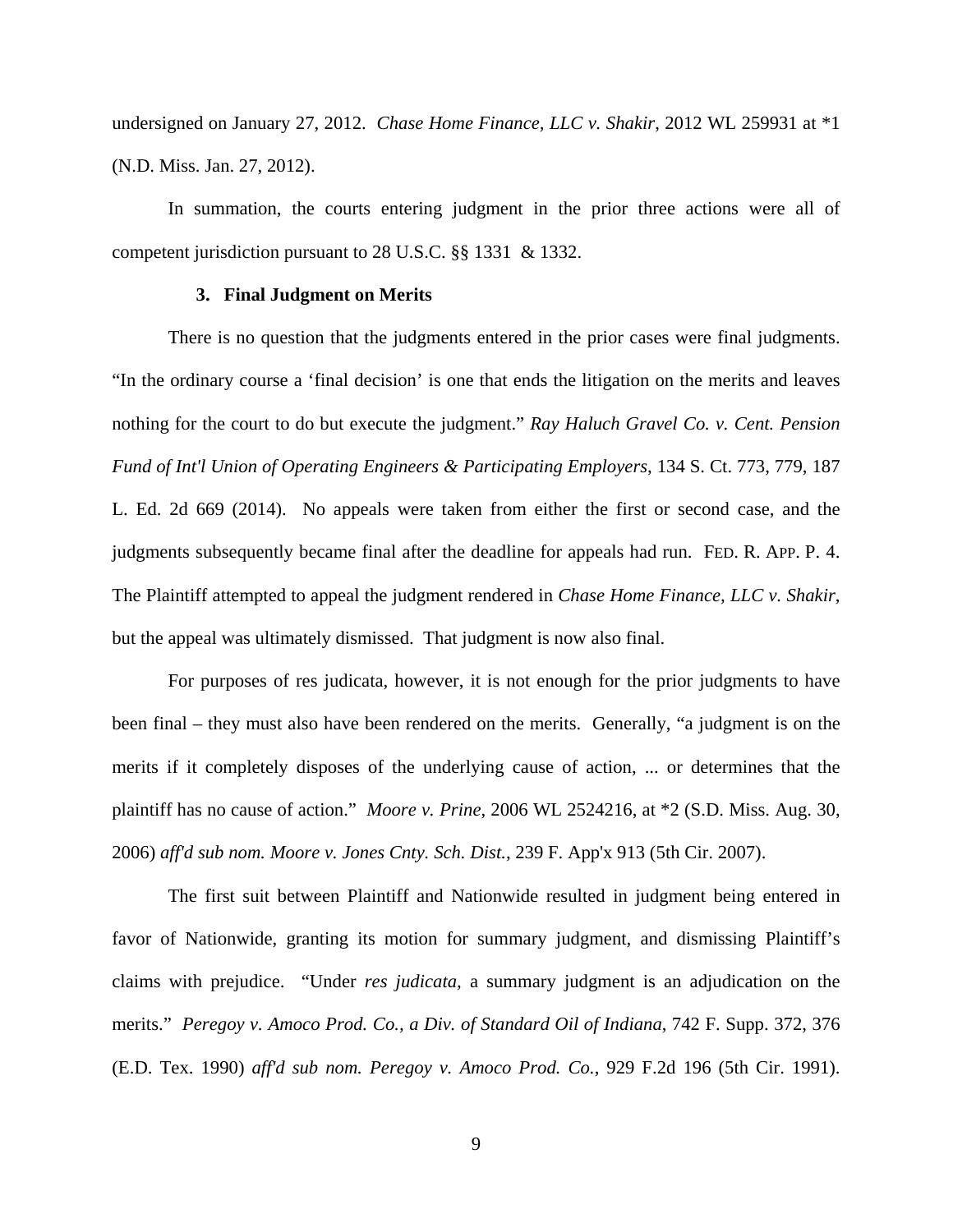Further, "a dismissal which is designated 'with prejudice' is normally an adjudication on the merits for purposes of *res judicata." Fernandez-Montes v. Allied Pilots Ass'n,* 987 F.2d 278, 284 n. 8 (5th Cir.1993).

 Similarly, in the second suit between Plaintiff and Chase, Chase's motion to dismiss was granted and the Plaintiff's complaint dismissed with prejudice. The Magistrate Judge's Report and Recommendation, subsequently adopted by the District Judge, conducted a detailed analysis of Plaintiff's claims against Chase, concluding that they were due to be dismissed with prejudice based upon res judicata. Again, the judgment entered constituted a final judgment on the merits.

 Finally, in the third suit, Chase sought judicial foreclosure of the residence, based upon the Plaintiff's failure to perform under the terms of the note and Deed of Trust. In that case, Chase filed a motion for contempt for Plaintiff's failure to pay certain fines ordered by the Court for Plaintiff's failures to submit required documents and to attend the case management conference. In response to the motion for contempt, the Plaintiff filed a "Motion for Jurisdictional Hearing, Motion to Dismiss for Failure to State a claim." *See Chase Home Finance, LLC v. Shakir*, 2011 WL 7110732 (N.D. Miss. Sep. 9, 2011). The Court ultimately found that jurisdiction was unquestionably appropriate, and that Chase's pleadings and supporting documentation were more than sufficient to support a claim on which relief could be granted. The Court further found that entry of default judgment against the Plaintiff was appropriate given his refusal to appear at court proceedings and to abide by court rules and orders. Despite concluding in a default judgment, there was still an obvious entry of judgment on the merits. *See Morris v. Jones*, 329 U.S. 545, 550-51, 67 S.Ct. 451, 91 L.Ed. 488 (1947) ("'[a] judgment of a court having jurisdiction of the parties and of the subject matter operates as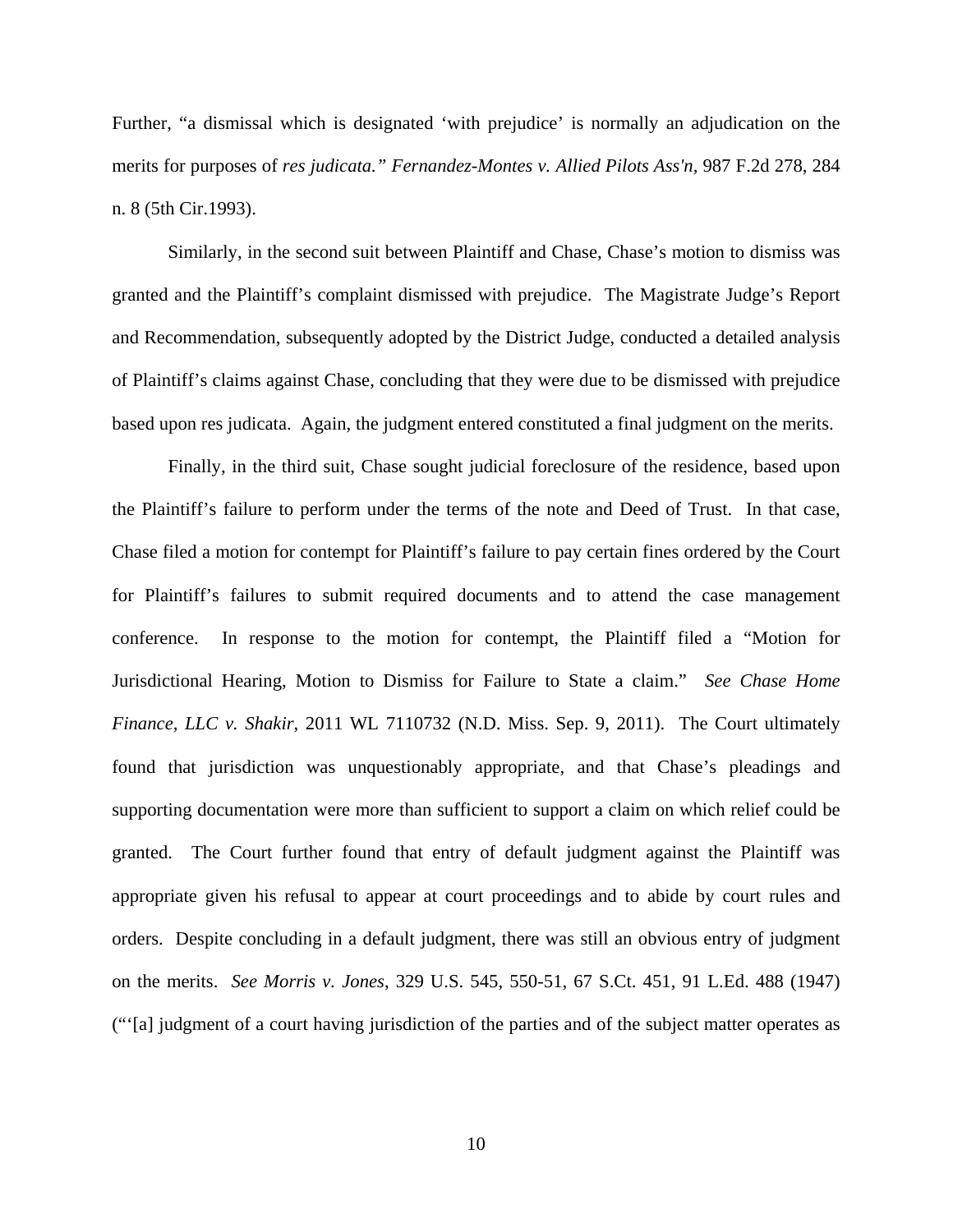res judicata, in the absence of fraud or collusion, even if obtained upon default.'" (quoting *Riehle v. Margolies*, 279 U.S. 218, 225, 49 S.Ct. 310, 73 L.Ed. 669 (1929))).

 Each of the three cases upon which the present res judicata argument is predicated resulted in a final judgment on the merits. Accordingly, the third prong of the res judicata standard is satisfied.

## **4. Same Cause of Action**

The final element of res judicata requires that the two (or more) action be based on the same cause of action. In determining whether or not this requirement has been met, the Fifth Circuit employs the "'transactional test,' which 'requires that the two actions be based on the same 'nucleus of operative facts.'" *Oreck Direct, LLC v. Dyson, Inc.*, 560 F.3d 398, 402 (5th Cir. 2009) (quoting *In re Ark-La-Tex Timber Co*., 482 F.3d 319, 330 (5th Cir. 2007)). "Under that test, the preclusive effect of a prior judgment extends to all rights the original plaintiff had 'with respect to all or any part of the transaction, or series of connected transactions, out of which the [original] action arose.'" *Petro-Hunt*, 365 F.3d at 395-96. In determining what constitutes a "transaction" or "series of transactions," the Court is charged with considering factors such as "whether the facts are related in time, space, origin, or motivation, whether they form a convenient trial unit, and whether their treatment as a unit conforms to the parties' expectations or business understanding or usage." *Id*. at 396 (quoting Restatement (Second) of Judgments § 24(2) (1982)).

Each of the prior cases in question was centered on the same promissory note, the same deed of trust, and the parties' same respective contractual obligations and rights. Although the Plaintiff has, at times, alleged a variety of causes of action, at the heart, each is based on the Plaintiff's contention that Chase, Nationwide, and/or the Defendant did not have the right to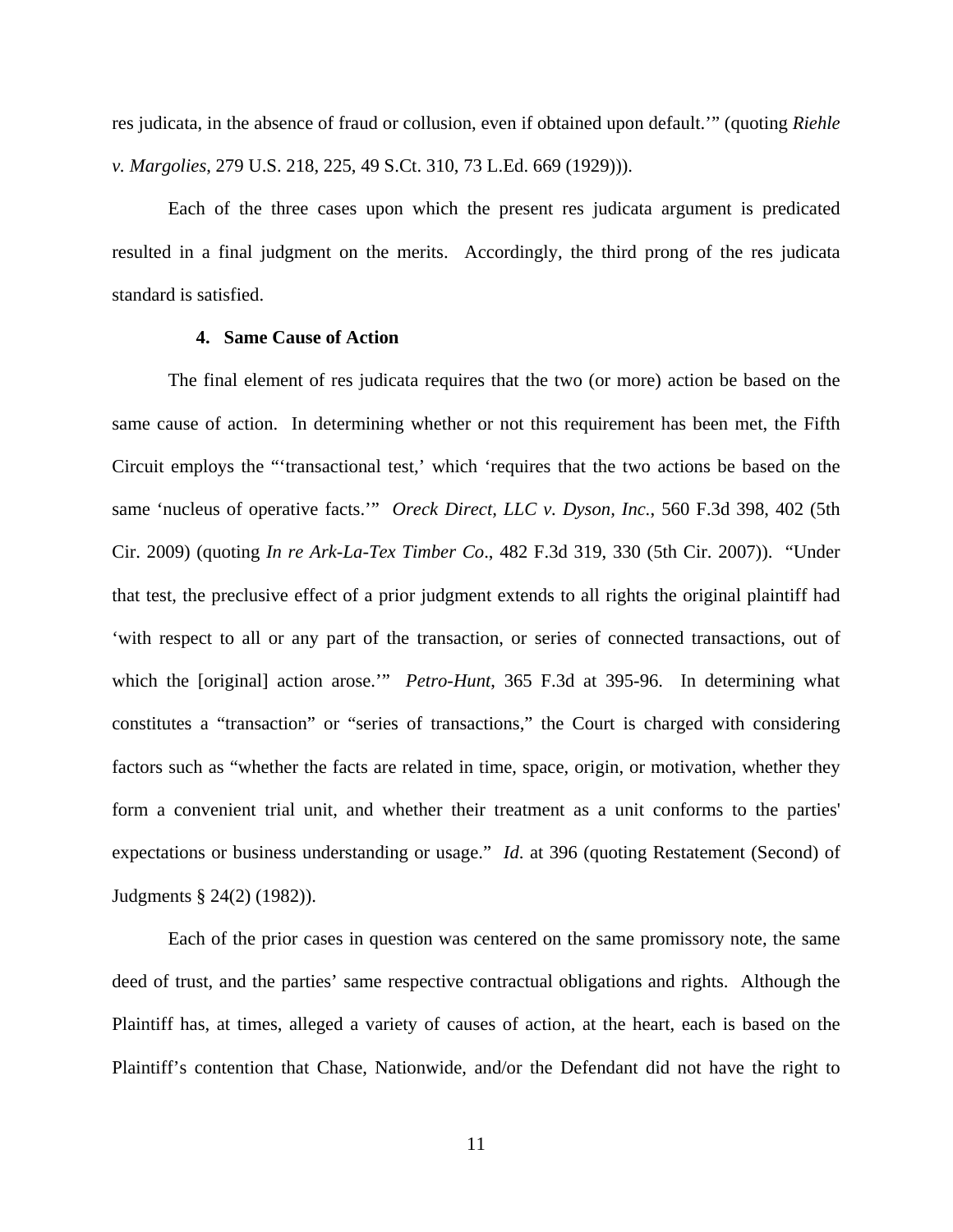foreclose on his residence. In the first action, the Plaintiff asserted that Nationwide did not have the right to foreclose as it had not verified it was the holder of the deed of trust. The court ultimately found, however, that Nationwide's foreclosure had been in compliance with FDCPA regulations, and that it had the right to foreclose as it was assigned the right by the original debtholder (Chase Bank USA, N.A.).

The second action was similarly premised on the tentative foreclosure on his property. The court found that it was "clear that [Plaintiff's] causes of action in both proceedings revolve around the impending foreclosure on his property and Chase's right to foreclose." *Shakir v. Chase Home Fin., N.A.*, 2011 WL 4386303, at \*5 (N.D. Miss. Aug. 29, 2011). The court further held that the Plaintiff was "attempt[ing] to portray the second action as a different cause of action against a different defendant. However, what [was] important for *res judicata* purposes is that his 'causes of action all revolve around the same nucleus of operative facts.'" *Id*.

The third action was also premised on the foreclosure rights of the holder of the deed of trust. No great exploration of the facts and circumstances of that case is necessary, in addition to what has already been stated above.

There is no question that current action also arises out of the "same nucleus of operative facts" – the Plaintiff's obligations for the indebtedness, and the Defendant's rights once default occurs. Considering the present case, the Court finds that the all claims, allegations, and supposed causes of action asserted by the Plaintiff have all either actually been litigated, or could and should have been litigated in the prior actions.<sup>6</sup> See D-1 Enterprises, Inc. v. Commercial

 $\overline{a}$ 

<sup>&</sup>lt;sup>6</sup> Those issues and claims that were actually litigated – as opposed to those which merely could and should have been litigated – are also barred from re-adjudication under the theory of collateral estoppel. The elements of collateral estoppel in a federal court are as follows: (1) that the issue at stake be identical to the one involved in the prior litigation; (2) that the issue has been actually litigated in the prior litigation; and (3) that the determination of the issue in the prior litigation has been a critical and necessary part of the judgment in the earlier action. *See Freeman v. Lester Coggins Trucking, Inc*., 771 F.2d 860, 862 (5th Cir. 1989). However, since the Court has